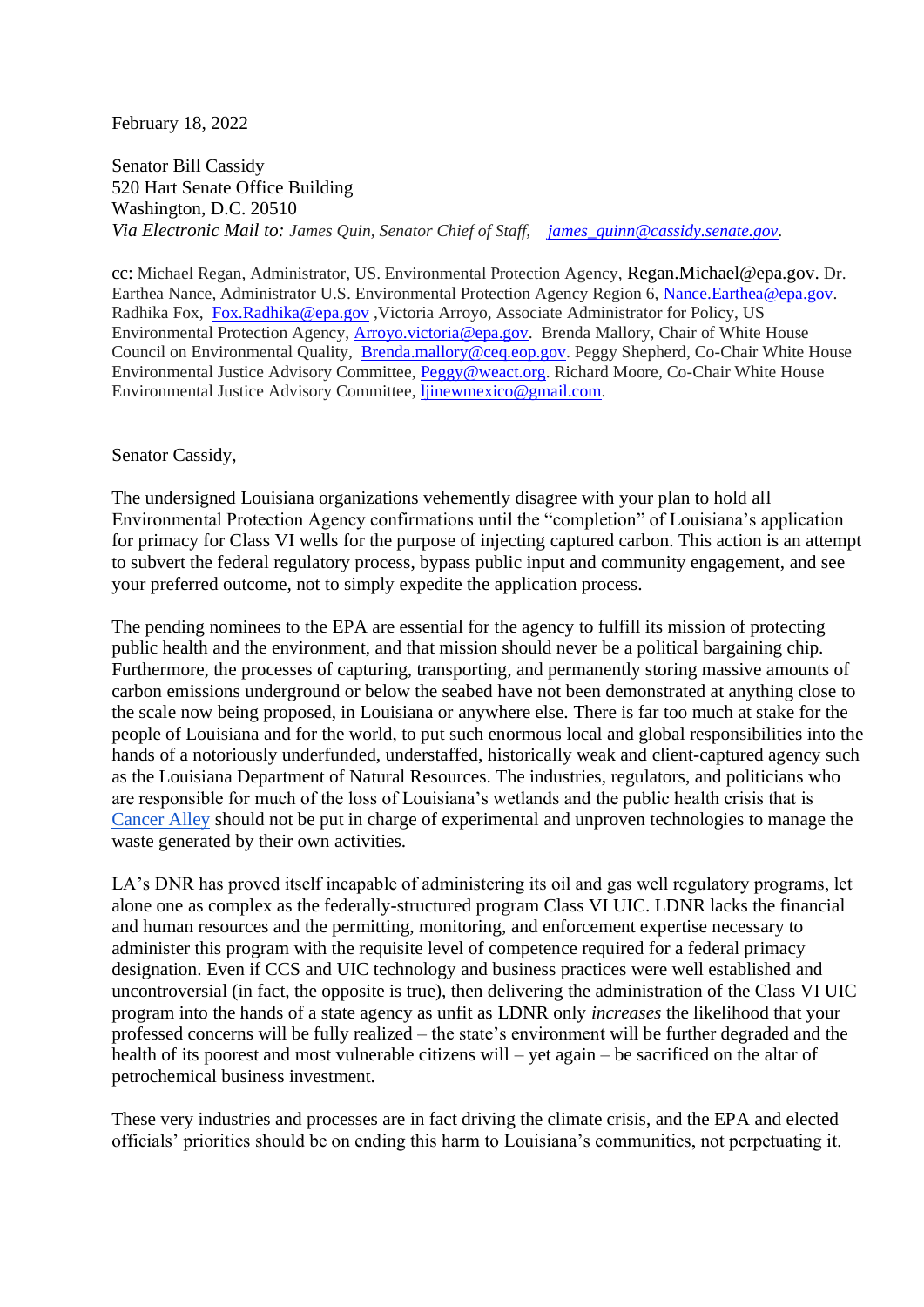If you care about the health and environment of Louisiana and its residents, we ask you to work to ensure that LDNR has the kinds of economic and human resources it needs to be worthy of Class VI UIC primacy administrative responsibilities. Instead, by blocking the nomination hearings of four extraordinarily capable and well-credentialed experts in their fields, this is a choice to cripple a critically important federal agency that is actively considering the need for economic development and business investment with environmental protection and the public health…and, in so doing, making the entire country suffer.

The White House Council on Environmental Quality (CEQ) Chair Brenda Mallory [stated](https://www.whitehouse.gov/ceq/news-updates/2022/02/15/ceq-issues-new-guidance-to-responsibly-develop-carbon-capture-utilization-and-sequestration/) on February 15, "Federal agencies can play a key role in ensuring that projects are done right and in a way that reflects the needs and inputs of local communities." To that end, we ask that the needs and inputs of Louisiana communities and all Americans are honored in this process.

Last May, the White House Environmental Justice Advisory Committee issued [recommendations](https://legacy-assets.eenews.net/open_files/assets/2021/05/17/document_ew_01.pdf) on President Biden's Justice 40 and Climate and Economic Justice Screening tool, and listed Carbon Capture and Sequestration as a type of project that will "not benefit a community."

Just a few months ago EPA Administrator Regan traveled to the Gulf South on a Journey To Justice and saw exactly why many Louisianans are rightfully concerned that state agencies that have done little to protect our health and safety are asking for even more undeserved responsibility. It is unclear if Louisiana has the resources, expertise or even willingness to faithfully oversee the development of this technology. This block is an abuse of power, and suggests the EPA should look the other way when it comes to possible risks to our people, land, and water.

We demand the Environmental Protection Agency be allowed to conduct its due diligence on this matter,and fulfill the Biden Administration's promise to defend marginalized communities who have been targeted by polluting industries in Louisiana for decades. This state, with fragile wetlands and threatened coastline must not become the default dumping ground for the nation's toxic carbon waste.

We insist that Governor John Bel Edwards, elected with the support of many in already overburdened communities, stand up for residents, and encourage the EPA to fully conduct its robust process, allowing residents their opportunity for real engagement.

As a doctor and a professional, you know better…and you know that this is an abuse of process and power for political gain, not the protection of Louisiana's environment and its residents' health and welfare.

Signed,

**Sierra Club,** Darryl Malek-Wiley, Senior Organizing Representative, Environmental Justice

**Greater NOLA Climate Reality Project,** Peter Digre, Co-Chair

**A Community Voice,** Beth Butler, Executive Director